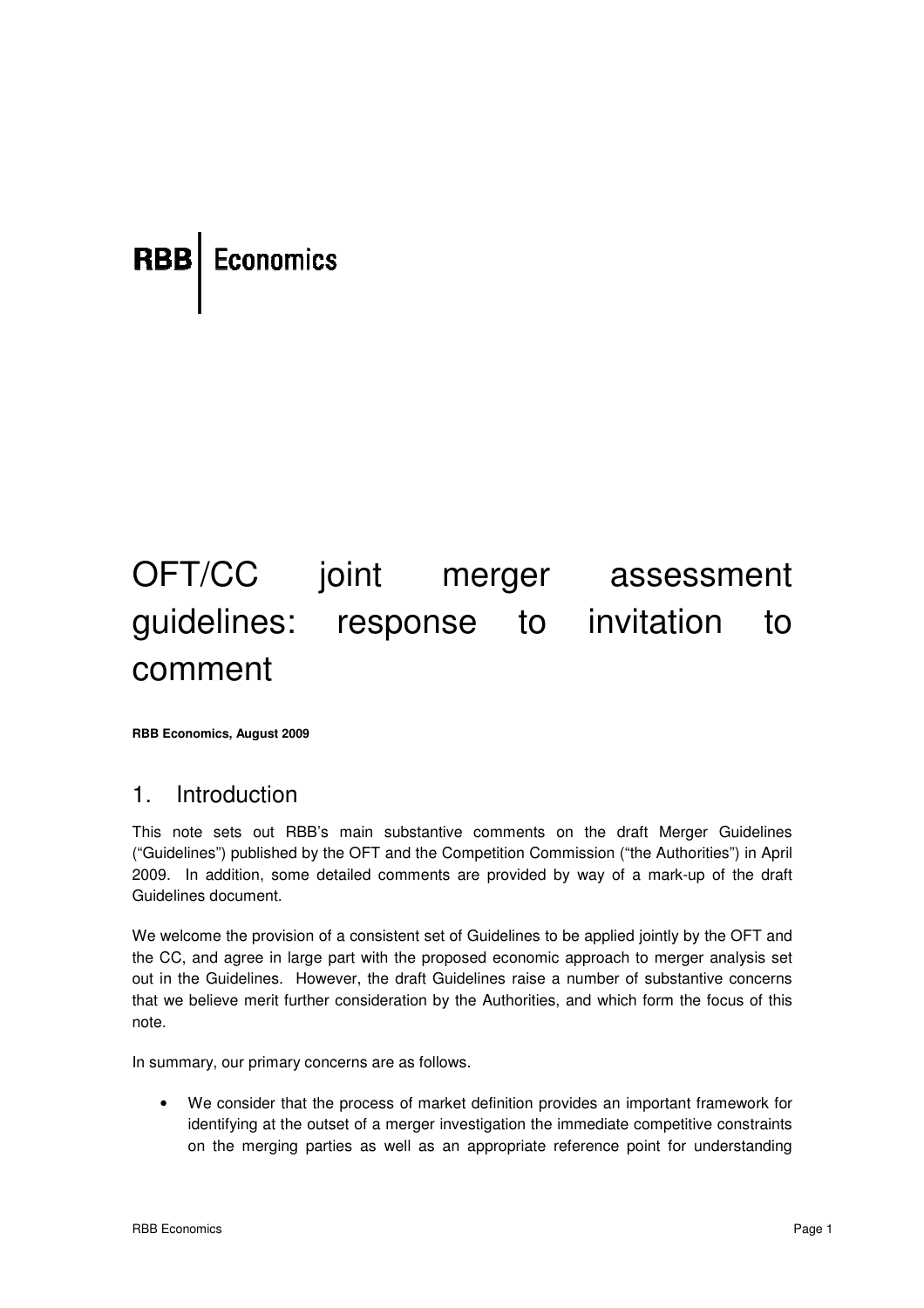potential competition and buyer power. As a result, we would be concerned if the Authorities' apparent intention to downplay the role of market definition were to lower the threshold for intervention by failing fully to take account of the wider market context in which proposed mergers take place.

- As regards the analysis of unilateral effects in horizontal mergers, we believe that:
	- the Guidelines would benefit from a more developed discussion of the role of, and inferences to be drawn from, an analysis of the closeness of competition between the merging parties:
	- supply-side responses (in terms of entry, expansion and brand repositioning) should be given greater prominence in the competitive assessment;
	- in contrast to the analysis of coordinated effects and non-horizontal mergers, the Guidelines provide only a cursory description of the forms of evidence, both qualitative and quantitative, that would be considered by the Authorities in merger analysis; and
	- the proposed unilateral effects analysis gives undue prominence to diversion ratios relative to other pieces of economic evidence. This would be of particular concern if diversion ratio and margin evidence is used to form rebuttable presumptions of competitive harm.
- In the assessment of coordinated effects, we agree with the apparent de-emphasis of theories of harm concerning the creation of conditions for tacit coordination, but are concerned as to the practical assessment of theories of harm that are based on the presumed existence of pre-merger coordination:
	- first, the proposed approach raises a real risk that merging parties may face a potentially insurmountable evidentiary burden to disprove allegations of premerger tacit coordination, based only on the presence of various broad market features that are also frequently found in highly competitive markets; and
	- second, we believe that, even in the rare event that the existence of pre-merger tacit coordination is established, it remains crucial that the Authorities carry out a proper assessment of whether the merger makes such coordination more or less likely.
- In relation to non-horizontal mergers:
	- the proposal to introduce at the OFT stage a rebuttable presumption of competitive harm once an incentive and ability to foreclose rivals have been established appears neither necessary nor helpful; where the OFT considers that it should refer a merger to the CC, this should be based on a weighting of the entirety of the available evidence rather than on (somewhat arbitrary) rebuttable presumptions, which unduly place the burden on the merging parties;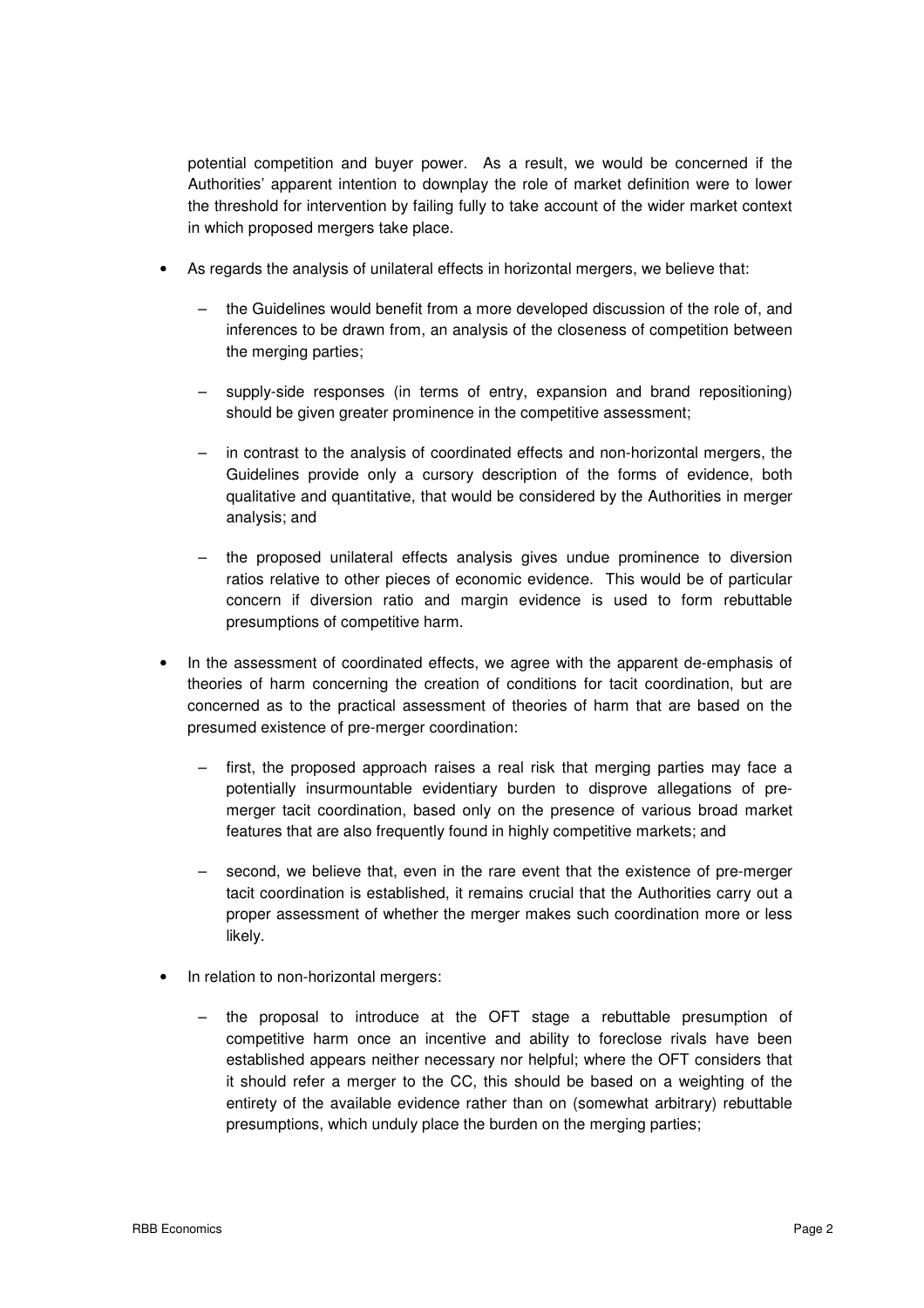- more generally, the Guidelines require a more careful exposition of the theories of harm outlined, and should give greater prominence to the well established principle that most non-horizontal mergers are pro-competitive or benign in their effect; finally,
- we believe that the Guidelines would benefit from a recognition that, unlike the case of horizontal mergers where the assessment of efficiencies as a countervailing factor to a potential SLC has clear logic, such a two-step approach is unlikely to be appropriate in the case of non-horizontal mergers.

These issues are discussed in turn below.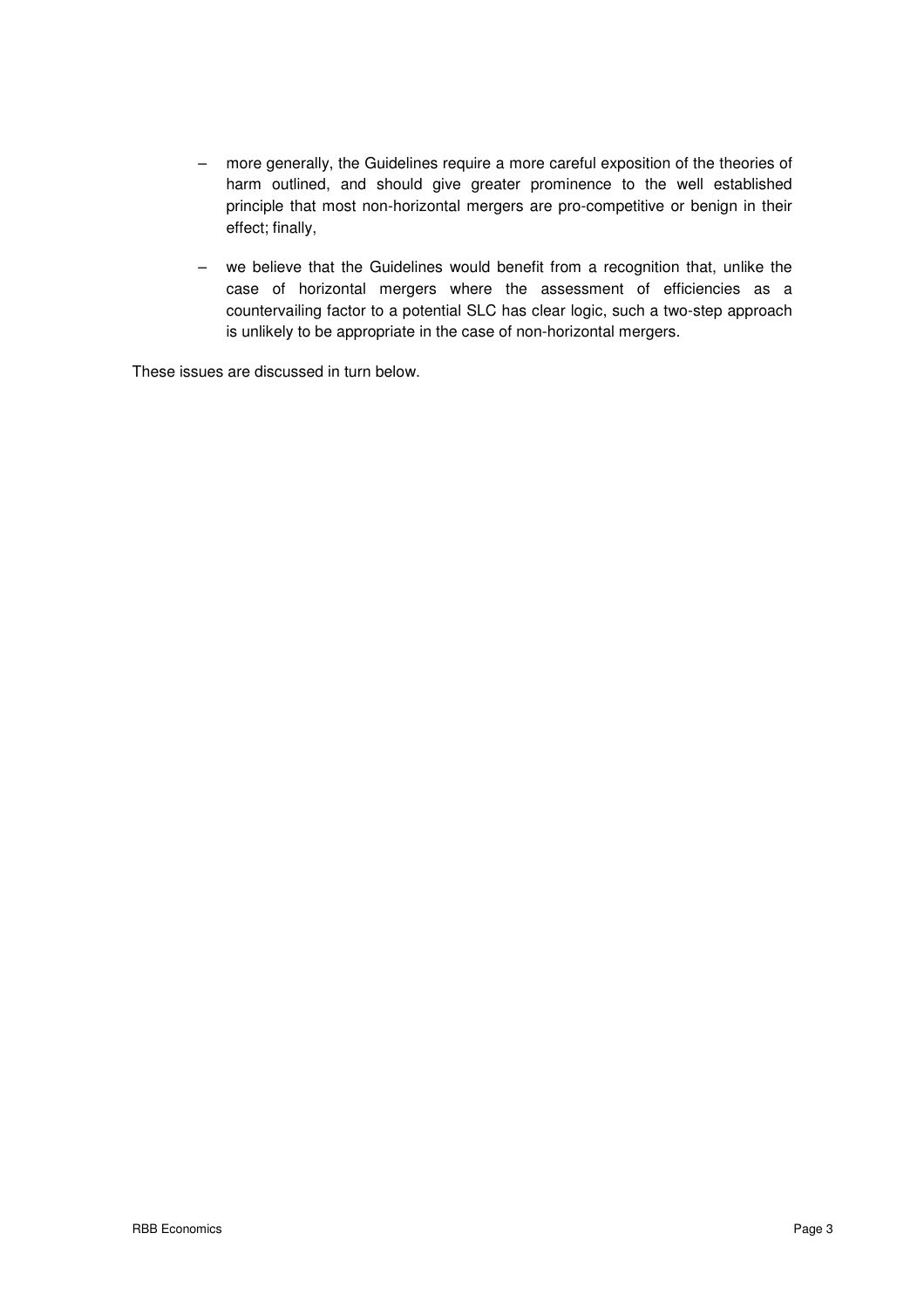# 2. Market definition

## **2.1. Role of market definition**

We recognise that market definition is not an end in itself but rather a starting point for competitive analysis. However, we are not convinced that the move from the prevailing guidance in relation to the role of market definition – and specifically the apparent intention to downplay the role of market definition – adds to, rather than reduces, the clarity of the analysis that may be expected to be undertaken by the Authorities. Rather than downplaying the role of market definition, we believe that the Guidelines should clearly recognise the importance of a well-defined relevant market as a first step in competitive assessment, for a number of reasons.

First, the process of market definition – and in particular gathering informative evidence on the scope for demand and supply side substitution – provides an important starting point for understanding the competitive effects of a merger. A rigorous attempt to define the relevant market provides an important framework for identifying at the outset the immediate competitive constraints on the merging parties as well as an appropriate reference point for understanding potential competition and buyer power. While this framework can, in theory, also be established via a direct analysis of competitive constraints on the merging parties, in practice the process of market definition provides greater certainty that the Authorities will fully consider the broad set of potential competitive constraints, and greater transparency as to the approach used by the Authorities to identify them.

Second, market shares, based on an appropriate market definition, provide an important filter for competitive analysis: if the merging parties' market shares are low, frequently no further competitive analysis will be required. In the draft Guidelines, however, an apparent tension exists between the wording of paragraph 4.49, which recognises that a market definition will be necessary to assess market shares (or other concentration measures), and paragraphs 4.47 and 4.48, which indicate that market definition analysis may not always be concluded upon. If the intention of the Guidelines is that market definition would always be conducted, but may not be concluded upon only where the likelihood of SLC is not affected by the definition adopted, then this intention could be more clearly stated.

Of course market definition should be complemented by an assessment of the limitations of market share evidence in a given industry. It is widely acknowledged that in differentiated product markets market shares may over- or under-state the magnitude of constraints between firms. Nevertheless, in a properly defined market with differentiated products, a low combined market share may still be relevant, even if the merging parties are each other's closest competitors. Unless market shares under-state by a very large degree the importance of the constraint that the merging firms place on each other, there may well still be sufficient absolute constraints from other firms in the relevant market to prevent an SLC from occurring.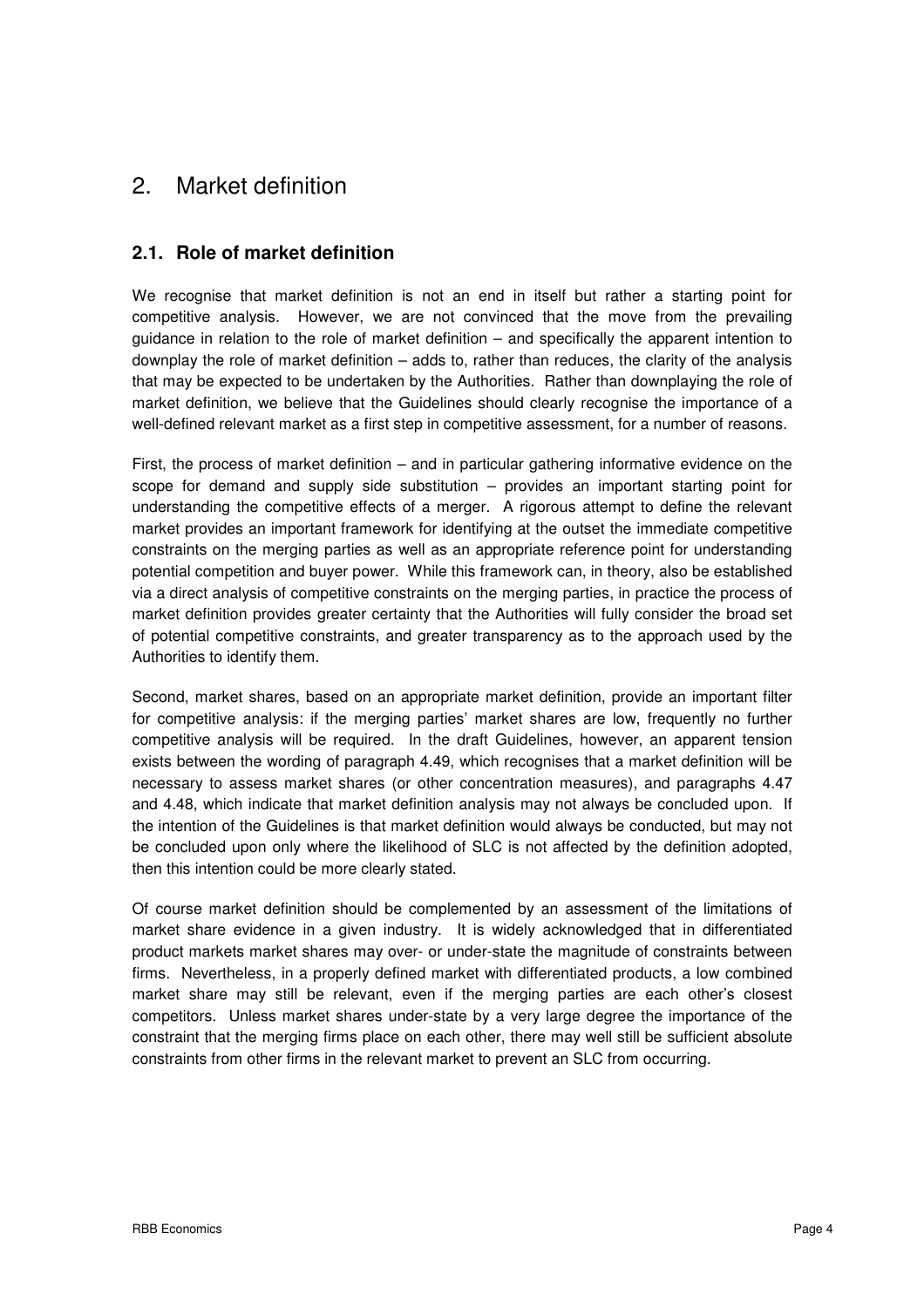### **2.2. Substantive assessment of market definition**

In terms of the substantive framework for market definition, we note three broad points.

- First, the draft Guidelines in their current form indicate that the concept of the 'hypothetical monopolist test' for the purposes of market definition will be adopted "wherever it is useful and practical to do so" (4.52). Although we agree that the hypothetical monopolist test cannot be formally applied in all cases, on a conceptual level it is the leading (and arguably only) economic framework through which market definition can be properly examined. Therefore, we consider that the Guidelines should be more explicit in adopting the hypothetical monopolist test as the appropriate conceptual framework for the assessment of market definition.
- Second, we have no objection to the semantic change in respect of market definition for supply-side alternatives, from the current approach of defining markets that encompass current production and supply side substitutes, to a market defined as current production plus capacity that could be brought into that market in the event of a SSNIP (footnote 40). Insofar as concentration measures continue to reflect the capacity of all potential suppliers, the substance and outcome of competitive assessment will be unaffected by the new approach. However, the role of supply-side substitution in market definition is currently unclear, and we think it is important to guard against a real risk of under-emphasising the importance of supply side constraints in merger assessment.
- Little clarity is provided as to the approach that may be adopted to "other aspects relevant to market definition" (paragraphs 4.72 et seq.); as such, it is not clear that this section adds any practical guidance. How and when, for instance, will a review of firms' bargaining strength replace standard SSNIP test analysis? Similarly, what assistance is provided by the statement that chains of substitution cannot be assumed but will be assessed within the hypothetical monopolist test?

# 3. Analysis of horizontal mergers

Since horizontal mergers account for a large majority of the cases considered by the Authorities, the guidance offered in this respect is of crucial importance in practice, and would in our view benefit from substantial revision from the currently proposed draft.

As a general comment, we note that the text of the Guidelines (particularly in relation to the assessment of unilateral effects) is very much focussed on the analysis of differentiated retail markets. By contrast, the Guidelines offer little practical guidance as to the Authorities' assessment of homogeneous goods markets, markets characterised by significant innovation or markets in which capacity choices represent the key competitive dynamic.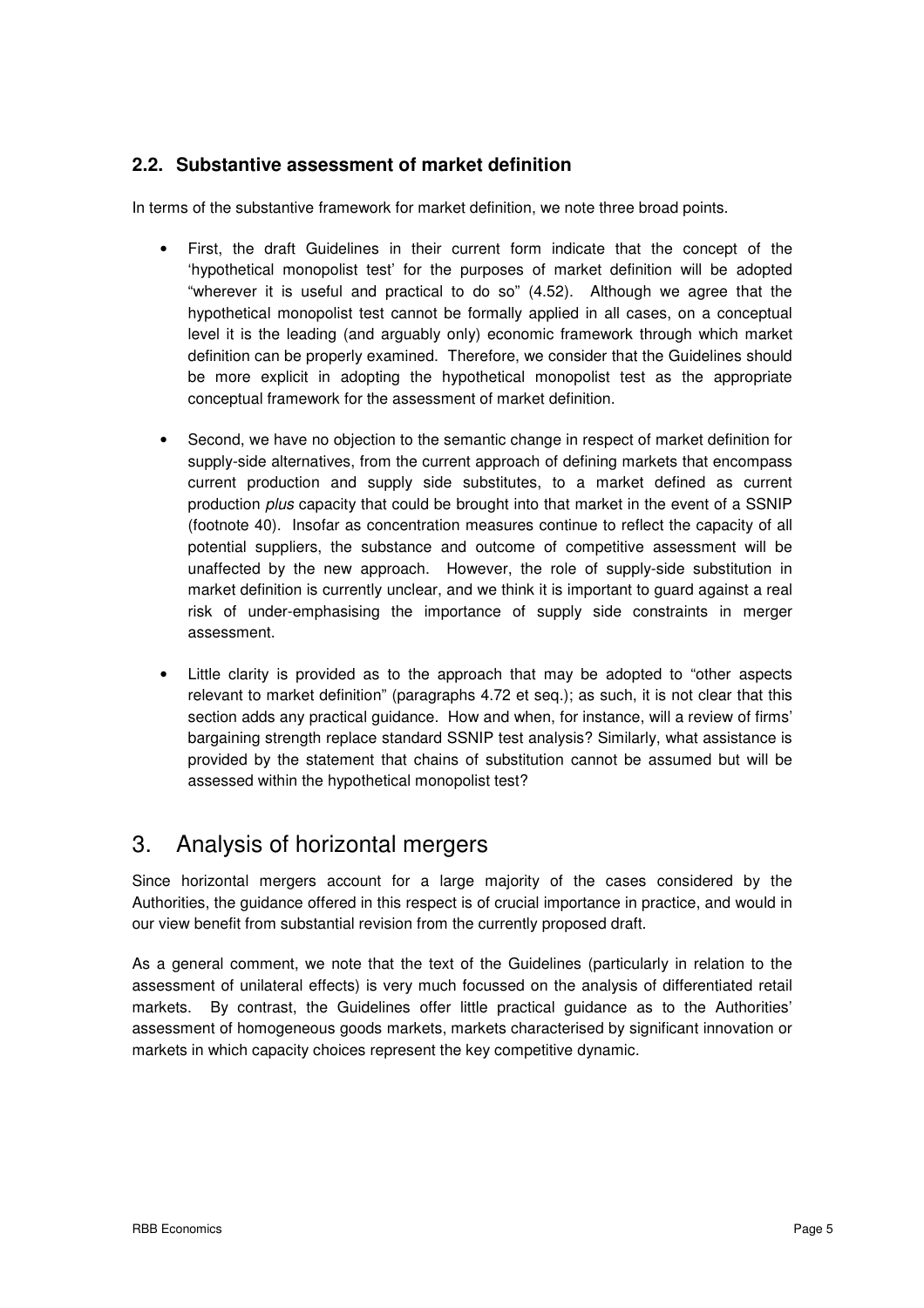## **3.1. Unilateral effects**

#### **3.1.1. Closeness of competition**

Although we agree with paragraph 4.102 that unilateral effects in differentiated product markets are more likely to arise in the case of mergers between firms that produce close substitutes, it cannot be assumed that closeness of competition is sufficient to imply an SLC. For example, an SLC may be unlikely if, even though closest competitors: $^1$ 

- the merging parties are not *close* competitors (that is to say, while the merging firms produce substitute products, the most important constraint is not that consumers would buy the product of the other party but that they would leave the market entirely); or
- many other competitors are also very close to the merging parties in product and/or geographic space such that the merging parties would not be able to realise a postmerger price increase (other than a very small change in their relative prices) without inducing substantial switching to competitor products.

These factors are relevant even in the absence of dynamic competitor responses, such as expansion or brand repositioning noted at paragraph 4.102, and therefore the Guidelines would benefit from reference to these considerations.

#### **3.1.2. Supply side responses**

The Guidelines' framework for the assessment of unilateral effects should give greater prominence to the assessment of dynamic supply-side competitor responses. For example (and as we discuss further in the following section), it is simply not possible to conclude on the existence of a "strong indication" of unilateral effects without a detailed analysis of supply-side responses. Expansion, entry and brand repositioning allow competitors to win business from the merged group by supplying a substitute good to the merging parties' products, and therefore may prevent the merged entity from raising price, either at all or at least to a substantial degree. Understating such responses risks systematically over-predicting post-merger price increase.

At paragraph 4.187 the Authorities refer to the assessment of entry at pre-merger prices. We would emphasise that the relevant question is to assess supply side responses in the event that the merged firm attempted to sustain higher prices (or lower QRS) post-merger. In this regard, it is not meaningful to ask whether there is an incentive for firms to enter a market on current terms on which they are observed not to have entered to date. Consider, for example, a scenario in which the merged firm's attempt to raise prices alienates its customer base to a sufficient degree that entry would be attracted and the new entrant would remain viable even at pre-merger prices. That process could occur only as a result of the merged firm attempting to sustain higher prices post-merger. It would not be expected to arise if the merged firm simply

-

<sup>&</sup>lt;sup>1</sup> Throughout this discussion, we assume that firms are defined as closest competitors where, following a price rise by one firm, the other would capture more diverted sales than any other individual firm.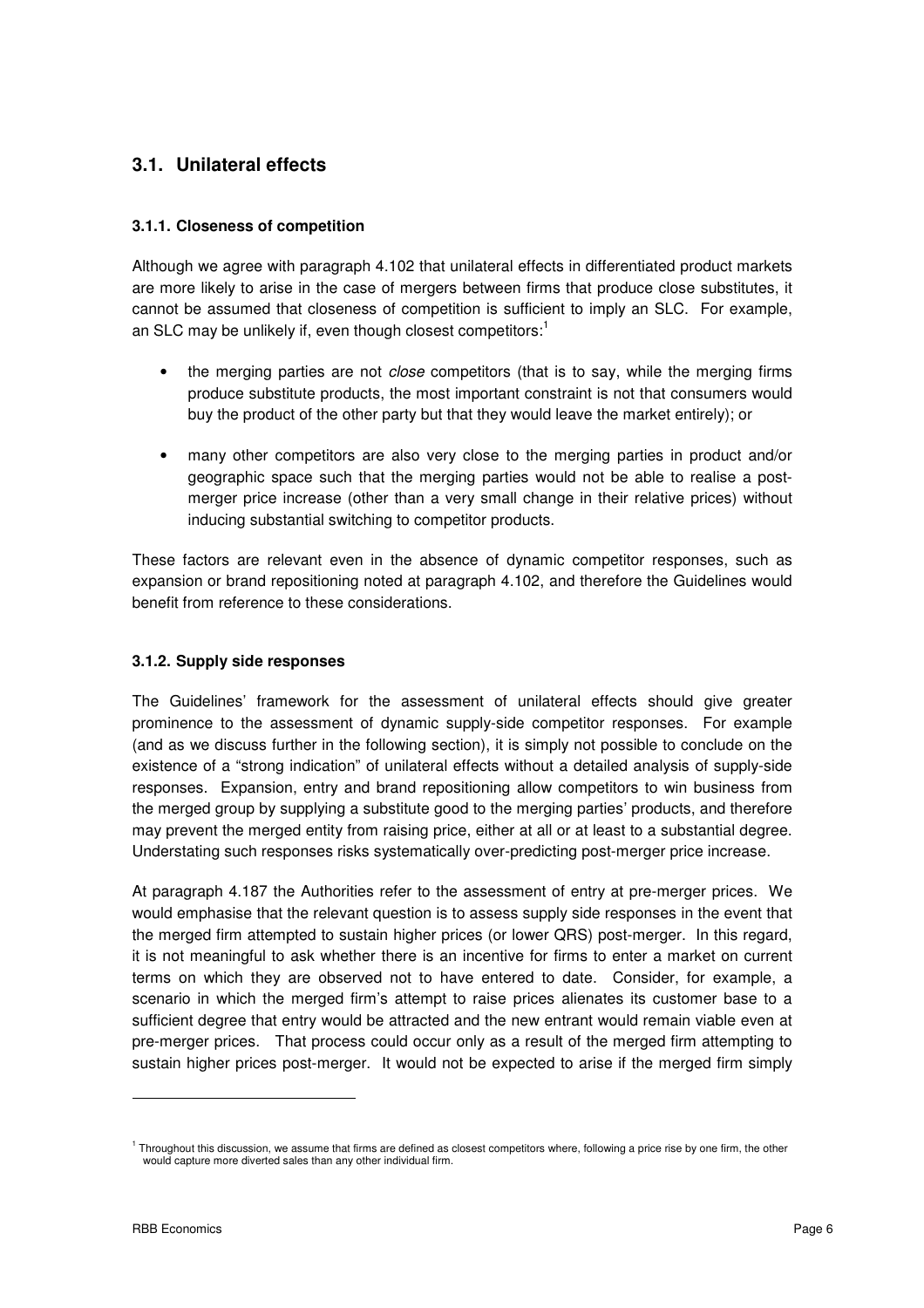maintained prices at their pre-merger levels (and thus did not harm its customers). The relevant question, therefore, relates to potential competitor reactions to attempts by the merged firm to implement higher prices post-merger.

#### **3.1.3. Economic evidence**

The Guidelines as currently drafted contain an insufficient discussion of the range of qualitative and quantitative evidence that may be used in an assessment of horizontal mergers. Customer surveys, internal documents, internal data or industry reports on pricing, customer switching or bidding patterns are often instrumental in forming the Authorities' opinions and the Guidelines should outline the forms of evidence that may be particularly formative. In addition (or in the alternative) we would suggest that the Authorities consider publishing a separate discussion paper to discuss in detail how different forms of economic evidence, including consumer surveys or natural experiments, should be used and interpreted to inform the assessment of horizontal mergers.

The proposed Guidelines display a heavy bias towards the use of diversion ratios. While diversion ratios may in some cases be a useful tool for the assessment of mergers in differentiated product markets, their value will be inherently dependent on the means by which they are derived. It is therefore vital that the Authorities maintain a balanced overview of all available evidence and check each and every form of evidence against other analyses in order to avoid unrealistic conclusions. We consider it inappropriate to prejudge assessment by identifying one form of economic analysis as preferential to alternative economic or econometric evidence. The correct approach will depend on the particular circumstances of each case.

Moreover, we have severe concerns with the Authorities' attempt to link diversion ratios and gross profit margins in order to establish a 'strong indication of unilateral effects' (paragraph 4.104).

- First, it is too narrow an approach to assert that high gross margins must indicate low price sensitivity and hence an absence of effective competition. For example, where firms compete on non-price factors (and where this involves making investments that are treated as fixed costs for accounting purposes), an accounting measure of variable cost is likely to under-state the "true" measure of marginal cost on which business decisions are made, and thus the price-sensitivity of consumers as perceived from a commercial perspective. More generally, accounting gross margins may not adequately capture the economic definition of gross margins, and consequently fail to produce reliable indications of post-merger price effects in combination with estimated diversion ratios.
- Second, estimating diversion ratios is not a trivial task. The Guidelines would therefore benefit from a detailed discussion (possibly in the context of an accompanying document on economic evidence, as suggested above) of the forms of evidence that the Authorities may use to predict sales diversion in the event of hypothetical relative price changes, and also of the potential risks associated with inferences drawn from imperfect data.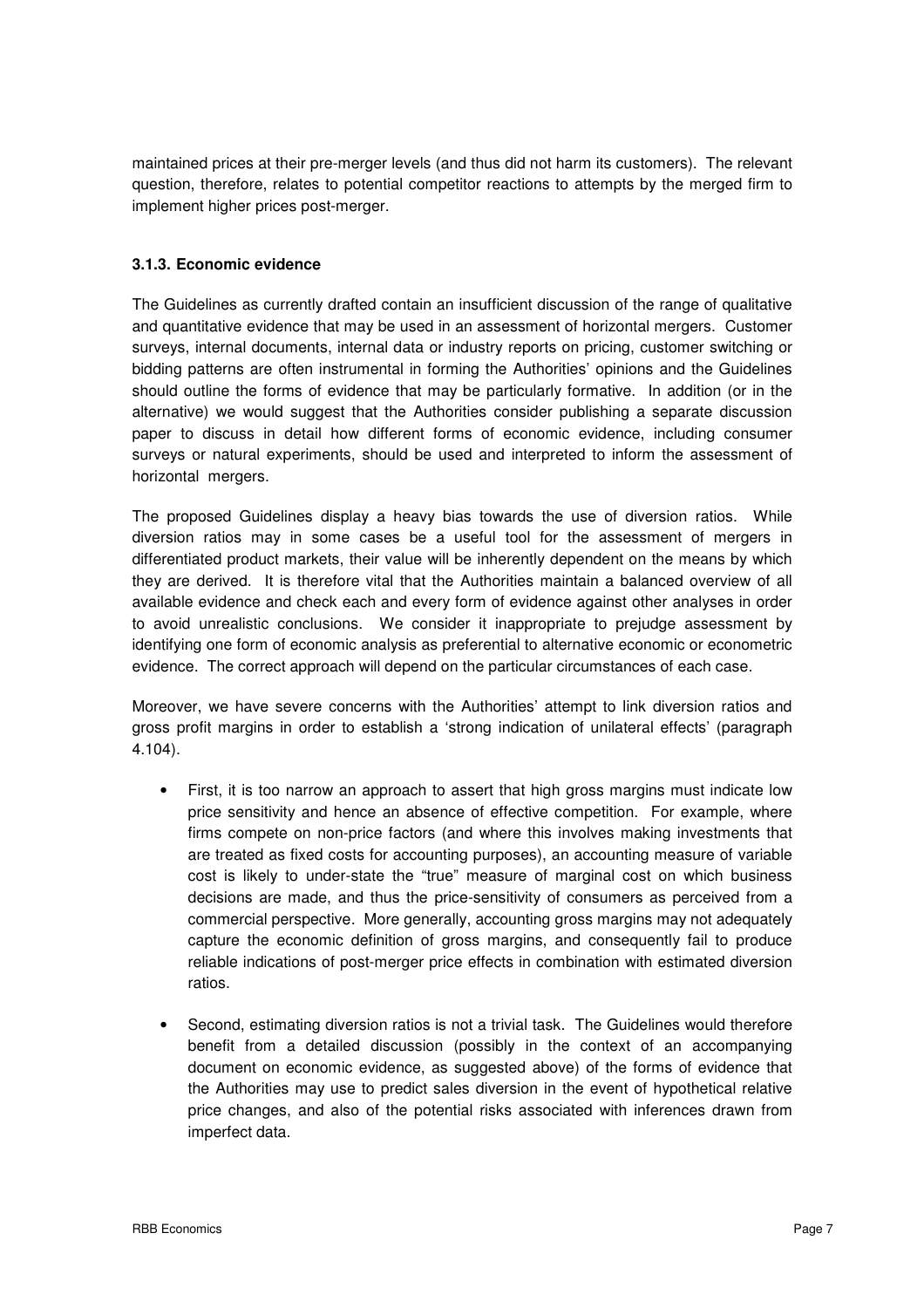- Third, the relatively simple formulae that are typically used for calculating upward price pressure (to which we assume that the Guidelines allude) are dependent on assumptions that are often violated in practice, including, for example, the assumption that marginal costs remain unchanged as a result of the merger and that an 'average' margin is a meaningful indicator of the elasticity of demand (which will not hold for multiproduct or multi-store firms). When apparently simple formulae are amended to take into account the realities described above, they may rapidly become unworkable. Yet failing to modify simple formulae to reflect market realities can lead to absurd predictions.<sup>2</sup>
- Moreover, the Guidelines, while providing an indication that the OFT would mechanistically link diversion ratios and gross margins, are silent on the precise manner in which such a link would be made. In particular, further information would be useful concerning:
	- the threshold at which the Authorities would consider competition concerns to be raised (analogous to market concentration safe harbours); and
	- the calibration of the models used to link diversion ratios and gross margins, including relevant assumptions concerning the shape of the demand function, the appropriate measures of cost, or cost symmetry between the merging parties.

As such, the Guidelines provide limited guidance as to the how this approach will be applied in practice.

• Finally, without an assessment of the dynamic competitor responses that are not considered in this form of analysis, we do not see how a "strong" indication of unilateral effects can be assumed. To assume that competitors do not react to price increases by merging firms (and that customers do not react in turn to changes in firms' offers) would, as described at section 3.1.2, above, disregard one of the most crucial aspects of unilateral effects analysis.

These factors also lie at the root of our concerns about the OFT's recent approach of applying 'rebuttable assumptions' on the basis of diversion ratio and gross margin evidence. We do not dispute that diversion ratios and margins can be useful as part of an overall economic assessment, but see no reason why they should be given prominence, over other, equally or more informative, evidence. In particular, it seems inappropriate that the OFT places the burden of assessing supply side responses solely on the merging parties, given that without an understanding of the supply side responses, no meaningful conclusion on unilateral effects can be reached.

<sup>2</sup> The dangers of applying the diversion ratio analysis in this way (and as a primary piece of evidence) were illustrated in Somerfield/Morrisons, for instance, where a similar analysis predicted price increases of up to 1898%, contrary to price concentration studies that showed prices and margins less than 5% higher in areas of monopoly relative to those local areas that had two or more competing fascia.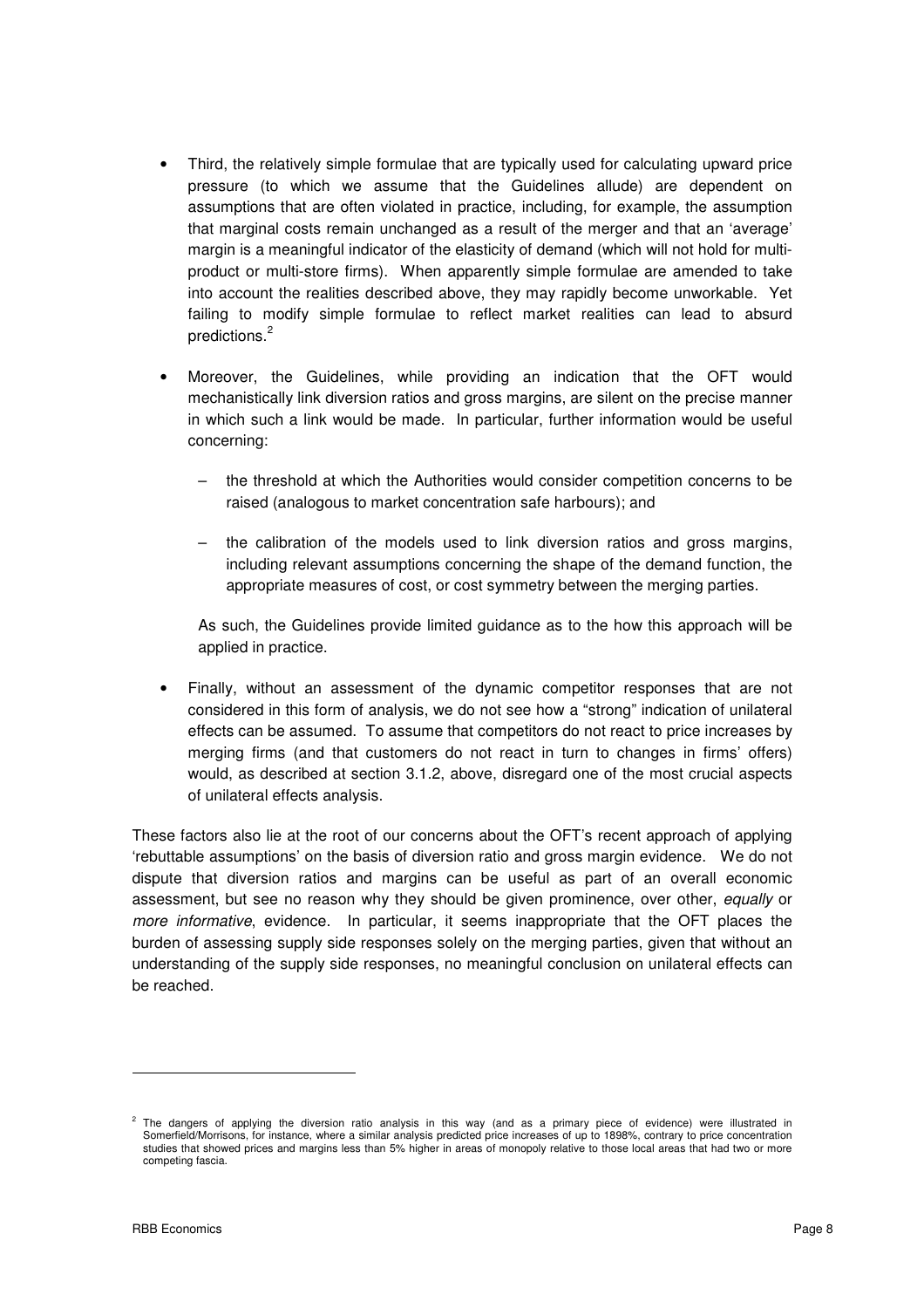## **3.2. Coordinated effects**

We understand why the Authorities would wish to place greater emphasis on the existence of pre-merger tacit coordination in the assessment of coordinated effects (paragraphs 4.120 and 4.121), given the practical difficulty in establishing mergers as "tipping points" from competition to coordination. If it were possible to establish pre-merger tacit coordination in a robust empirical manner, theories of harm based on "strengthening" tacit coordination would certainly be less speculative than those that presume "creation" of tacit coordination.

However, there are substantial practical difficulties associated with identifying and substantiating pre-existing coordination, since observed market evidence that is consistent with tacit coordination will nearly always also be consistent with effective competition. Consequently, great care should be taken when setting the evidentiary thresholds required to substantiate a finding of pre-merger coordination. Furthermore, even where pre-existing coordination has been established, it cannot be presumed that a merger will necessarily create conditions that are more conducive to coordination.

Turning to the first of these points, we expect that the Authorities, particular at the OFT stage, would rely on the so-called "checklist" approach, which looks at factors which may make coordination more likely, such as high concentration, transparency, symmetry, product homogeneity, etc. In our view, however, the "checklist" approach is better at ruling coordination 'out' than 'in'. By itself the checklist provides no basis for assessing those industries in which both 'plus' and 'minus' characteristics are present; for example, a merger in a market which fulfils many of the conditions conducive to tacit coordination but is characterised by easy entry or easy expansion by existing smaller firms is unlikely to give rise to concerns of coordinated effects. Certainly, a checklist approach cannot provide substantive proof that pre-merger coordination exists.

Of similar concern is the claim that it can be "especially valuable" to consider whether "market outcomes pre-merger such as pricing and market share may be hard to reconcile with noncoordinated behaviour" (paragraphs 4.119 and 4.120). As noted above, observed market evidence consistent with tacit coordination will also in most instances be consistent with effective competition. It is hard to believe that there will be many cases where observations on price and market share alone will be sufficient (or even pivotal) in determining that coordination has taken place.

Such approaches to 'identifying' pre-merger coordination are particularly problematic because they provide little or no scope for the parties to present rebuttable evidence. For example, if a market is characterised by homogenous products, it cannot be denied that products are indeed homogenous. But the presence of product homogeneity cannot by itself imply that firms are tacitly coordinating - indeed, homogeneity of products is a factor that will typically lead to relatively intense competition. Likewise, symmetry, transparency and spare capacity are all often associated with highly competitive markets yet are also often found on the "checklist" of features that may facilitate coordination. Consequently, there is a real risk that the Authorities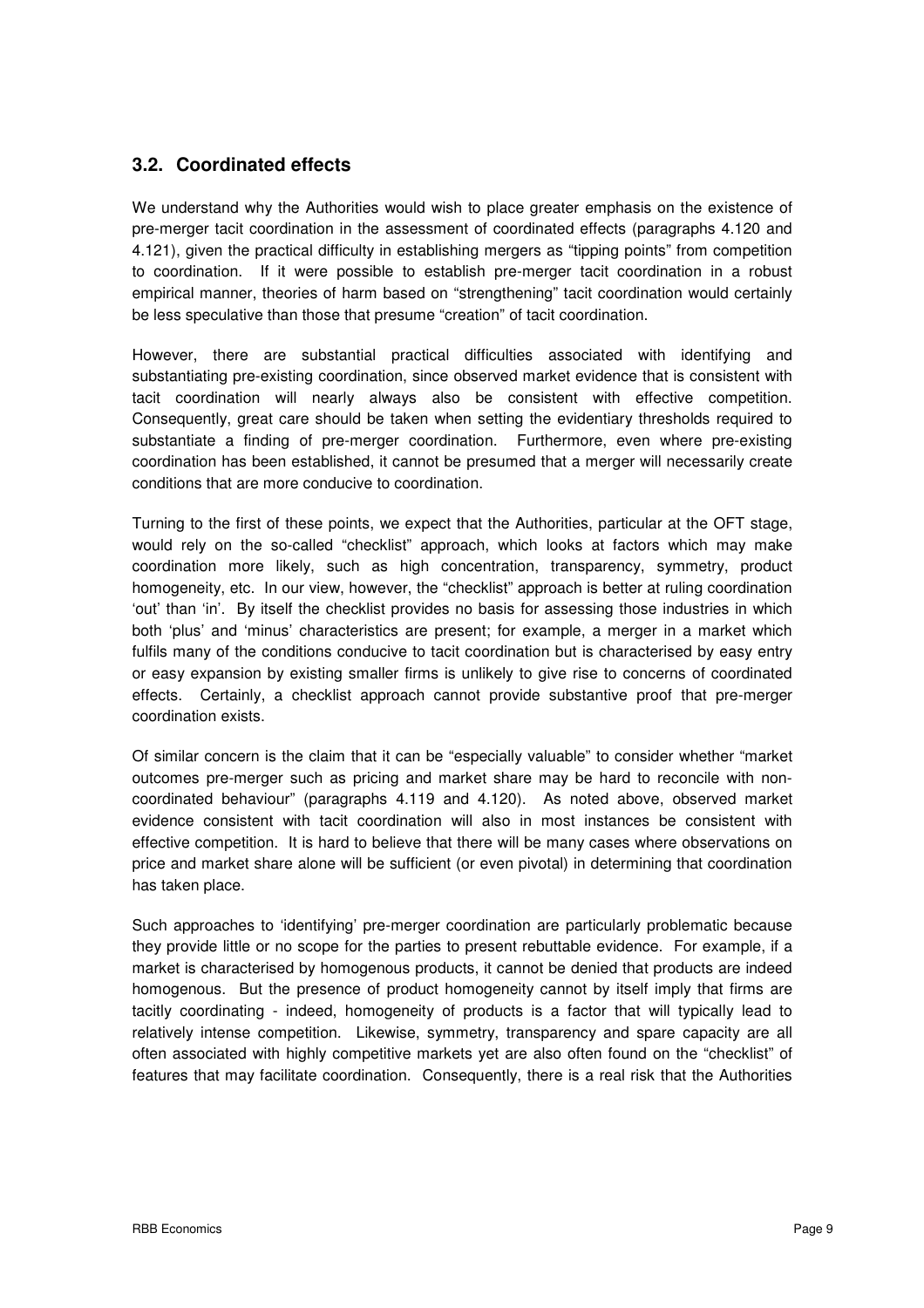will place a potentially insurmountable evidentiary burden on the merging parties to prove the absence of pre-merger tacit coordination. $3$ 

Moreover, even in the rare event that pre-merger tacit coordination is established, it cannot be assumed that a merger will necessarily strengthen, rather than destabilise, coordination. Therefore it remains crucial that the Authorities carry out a proper assessment of whether the merger makes such coordination more or less likely.

While mergers reduce the number of firms in the industry (widely regarded as a 'plus factor' for coordination), the other changes in industry structure brought about by mergers may have ambiguous effects on the scope for coordination. As paragraph 4.121 notes, mergers may substantially change the structure and scale of the merged firm, which may reduce symmetry in the market and thereby reduce the incentive or ability to reach or maintain a tacit agreement. Similarly, one of the main difficulties in achieving successful tacit coordination (and one that could be more explicitly acknowledged in the Guidelines) is the need for communication between the coordinating players. To the extent that a merger potentially disturbs an alleged coordination pre-merger equilibrium, the Authorities (and certainly the CC) should still determine how and whether firms would be able to communicate and agree on a post-merger coordinated outcome.

## 4. Analysis of non-horizontal mergers

We broadly agree with the Guidelines' approach to the assessment of input foreclosure, although our accompanying detailed comments contain various suggestions for changes or additions to the text. As regards customer foreclosure and conglomerate theories of harm, we consider that the Guidelines do not provide a clear exposition of the theories of harm. Moreover, we consider that it could be further stressed, throughout the document, that most non-horizontal mergers are generally benign or pro-competitive and that it is only in the minority of cases that competition concerns are likely to arise.

In particular, we highlight three key features of the current Guidelines that the Authorities may wish to consider further:

- first, whether it is appropriate for the OFT to adopt a rebuttable presumption of competitive harm where incentive and ability to foreclose rivals have been established;
- second, whether the Guidelines should provide a more detailed discussion of the various theories of harm, and of the assumptions that underpin them; and
- finally, whether a two-step approach to the assessment of efficiencies is appropriate in the case of non-horizontal mergers.

<sup>3</sup> It could be argued that where firms have engaged in explicit coordination, then it can more easily be assumed that current observed behaviour represents tacit coordination. However, the counter argument is that if firms needed to engage in illegal explicit coordination then this would indicate that tacit coordination was not feasible. That is to say, coordination is not feasible without explicit communication.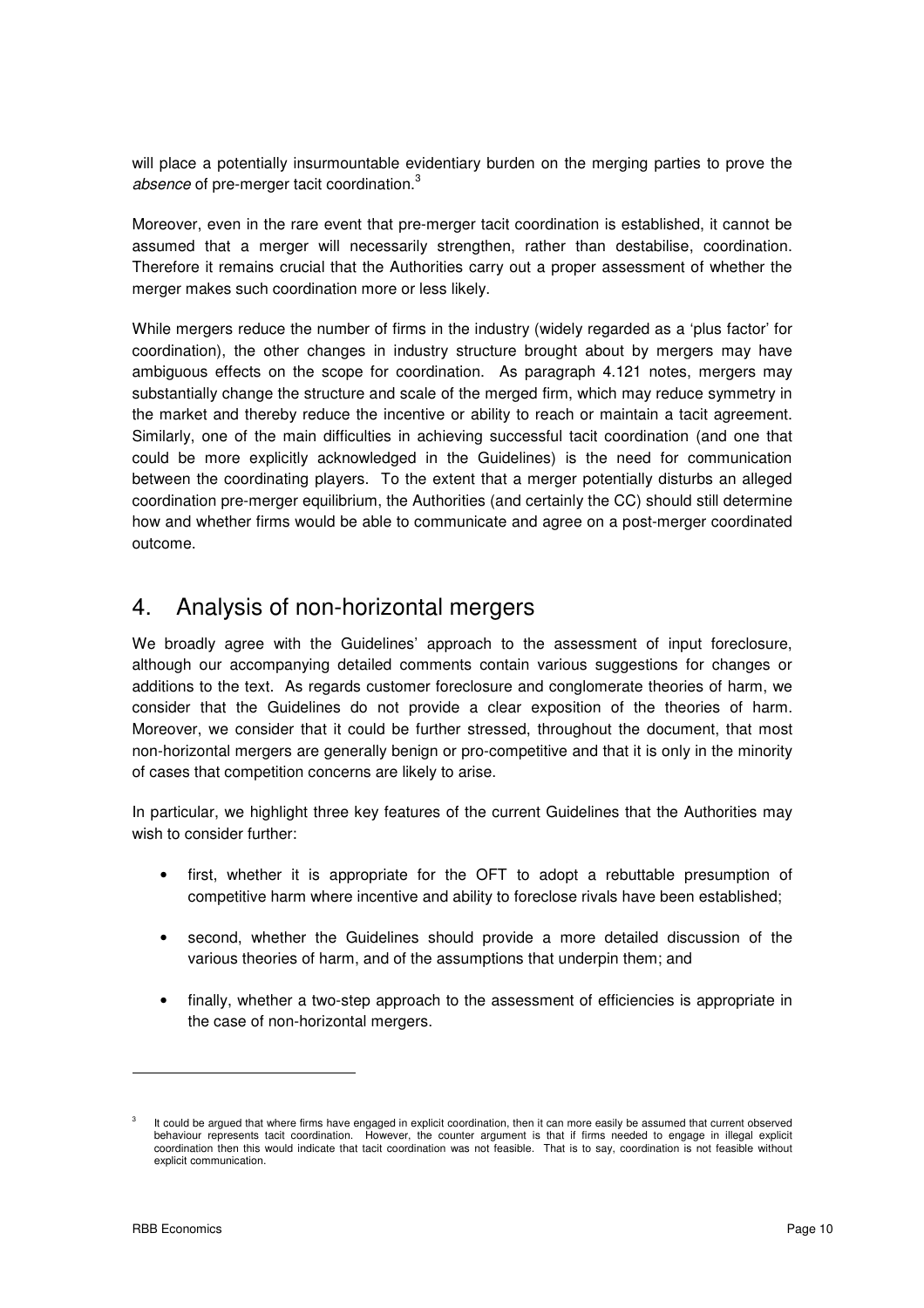As a general point, we also consider that the definition of some of the key terms applied would benefit from clarification (and possibly greater alignment with the terminology applied by DG Competition).<sup>4</sup>

#### **4.1.1. OFT's rebuttable presumption of competitive harm**

The Guidelines state that the OFT may presume that '[input] foreclosure will also have an adverse effect' if it finds that there exist both an incentive and an ability on the part of the merged firm to engage in input foreclosure (paragraph 4.145). While we understand that there are limits, in terms or resources and timescales available, to the breadth and depth of the issues that the OFT can consider in a first phase merger inquiry, we are not convinced that this rebuttable presumption is either necessary or appropriate.

First, as the Guidelines recognise at paragraph 4.139, the profitability of foreclosure and its likely impact on end consumers are likely to be closely related. Therefore, it appears unlikely that the OFT would be able to arrive at a more robust conclusion with respect to the incentives to foreclose, than with respect to the effect on consumers of foreclosure. Indeed, it is not clear from the Guidelines why the approach for assessing the potential anticompetitive effect of foreclosure should be different from the approach for assessing the incentive and ability to engage in foreclosure. While the steps may be somewhat sequential, it is not clear that one step is necessarily easier than the other.

Second, the OFT, given its access to confidential third party information, may well be in a better position than the merged firms to consider the potential anticompetitive effects of the input foreclosure. As a result, a rebuttable presumption that places a burden of proof on the merging parties is unlikely to be appropriate. Certainly, this appears to be an area of enquiry where competitor complaints might be expected to be most developed, if they are to be considered credible.

The comments in this section apply equally to the proposed rebuttable presumption of anticompetitive effects that the Guidelines propose the OFT make in relation to customer foreclosure and bundling, tying and portfolio effects in conglomerate mergers. In fact, because in the latter cases the theories of harm are not clearly set out, it is all the more dangerous to employ a rebuttable presumption of harm. Take mixed bundling, for example, which will lead to a least some groups of buyers receiving lower prices; if mixed bundling is profitable postmerger, is it appropriate to have a rebuttable presumption that this outcome would be harmful?

In short, where the OFT considers that it should refer a merger to the CC, this should be based on weighing the evidence in the round – there is no need for somewhat arbitrary rebuttable presumptions.

-

<sup>4</sup> For example, it is not clear whether "total foreclosure" is defined in the Guidelines as a situation where downstream rivals are forced to exit the market, or where the merged firm refuses to supply downstream rivals with the consequence that they exit the market. We note that (i) refusal to supply does not necessarily lead to exit by rivals, but will frequently (at most) increase the downstream rivals' prices; and (ii) DG Competition defines total foreclosure differently again, i.e. as 'refusal to supply' (regardless of downstream consequences). Also, the definition of diagonal mergers at 4.168, appears to describe a horizontal concentration, since it involves the merger of an upstream firm supplying an input to its downstream subsidiary, and a downstream rival – see detailed comments.